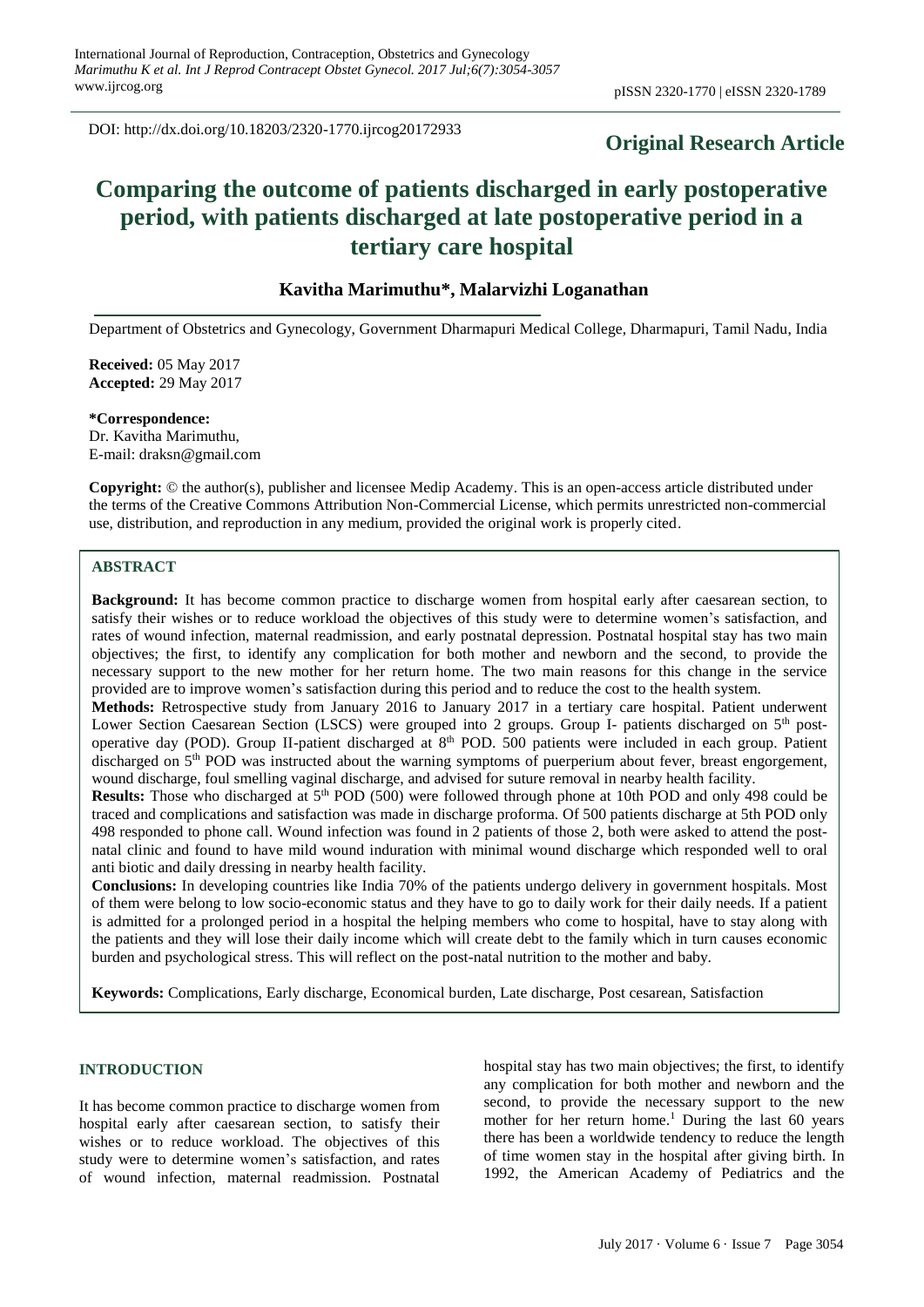American College of Obstetricians and Gynecologists defined early postnatal discharge (ED) as a stay of less than 48hrs for women who had vaginal deliveries and less than 96hrs those who had cesarean sections. <sup>2</sup> The two main reasons for this change in the service provided are to improve women's satisfaction during this period and to reduce the cost to the health system. 3

Despite the efforts of several researchers around the world systematically assessing and evaluating the effects of this new service on women and newborns, there is still uncertainty about what the pros and cons of the shorter hospital postnatal stay are. In the context of a pioneer Chilean project which aims to develop an innovative modality of childbirth, including a reduction in the length of postnatal stay, we aimed to review the literature available and to examine the advantages and disadvantages of early postnatal discharge for both the healthy mother and child and the consequent repercussions for the health system which should be considered when proposing a reduction in the length of stay after childbirth.<sup>4</sup>

The aim of the study was to compare the outcome of postoperative patients discharged in early postoperative period, with patients discharged at late postoperative period in a tertiary care hospital. To reduce the duration of hospital, stay. To reduce the incidence of hospital acquired infection for both mother and baby. To reduce the problems regarding availability of patients' bed strength. To reduce the expenditure for government towards patients. To avoid mental stress for patient's family.

## **METHODS**

Retrospective study from January 2016 to January 2017in a tertiary care hospital. Patient underwent Lower Section Caesarean Section (LSCS) were grouped into 2 groups. Group I- patients discharged on 5<sup>th</sup> post-operative day (POD). Group II-patient discharged at 8<sup>th</sup> POD. 500 patients were included in each group. Patient discharged on 5<sup>th</sup> POD was instructed about the warning symptoms of puerperium about fever, breast engorgement, wound discharge, foul smelling vaginal discharge, and advised for suture removal in nearby health facility. Those patients discharged on 5<sup>th</sup> POD was enquired through phone about the wound infection, fever, Respiratory tract infection, post-partum hemorrhage, and other complications. The patient was contacted over phone at 10<sup>th</sup> POD and enquired about the problems faced /Satisfaction and entries made in the discharge proforma. Patients staying till 8<sup>th</sup> POD were followed for the same complications in the hospital.

## *Inclusion criteria*

P1L1, P2L2, age <25 years, no underlying medical disorder, no risk of wound infection, Willing to go at  $5<sup>th</sup>$ POD. Hb>9gms%.

## *Exclusion criteria*

Multigravida, Complicated with indication like anemia, Diabetes, PIH, thromboembolism (TE). Wound infection/ indication and Not willing to go at 5<sup>th</sup> POD.

## **RESULTS**

Those who discharged at  $5<sup>th</sup>$  POD (500) were followed through phone at  $10<sup>th</sup>$  POD and only 498 could be traced and complications and satisfaction was made in discharge proforma.

Of 500 patients discharge at 5th POD only 498 responded to phone call. Wound infection was found in 2 patients of those 2, both were asked to attend the post-natal clinic and found to have mild wound induration with minimal wound discharge which responded well to oral anti biotic and daily dressing in nearby health facility (Table 1).

## **Table 1: Complications 5 th POD.**

| Age                | Wound<br><i>infection</i> |  | <b>Fever RTI PPH Others</b> |
|--------------------|---------------------------|--|-----------------------------|
| 25                 |                           |  |                             |
| $>25$ and<br>above |                           |  |                             |

In this group 3 were found to have wound infection out of 3 patients 2 responded well to IV antibiotic and daily dressing and 1 patient undergone Re-Suturing.

The indication of caesarean for the patient who undergone the Resuturing was obstructed labour which is more prone for sepsis and wound infection (Table 2).

## **Table 2: Age wise complications 8 th POD.**

| Age              | Wound'<br>infection |  | <b>Fever RTI PPH Others</b> |
|------------------|---------------------|--|-----------------------------|
| $\leq$ .         |                     |  |                             |
| $>$ 25 and above |                     |  |                             |

In both groups, the patients had fever was mild febrile illness which responded to oral paracetomol and antibiotics. Similarly, the respiratory tract infection was found in 4 patients 2 in each group.

2 patients in study group responded for oral antibiotic and anti-histamines and cough syrup which was given in nearby health facility.

Respiratory tract infection in control group was in 2 patients both were known asthmatic hence they discharged at  $10<sup>th</sup>$  POD and in post-operative period they were followed with higher anti biotic and bronchodilators and nebulisation (Table 3, Table 4).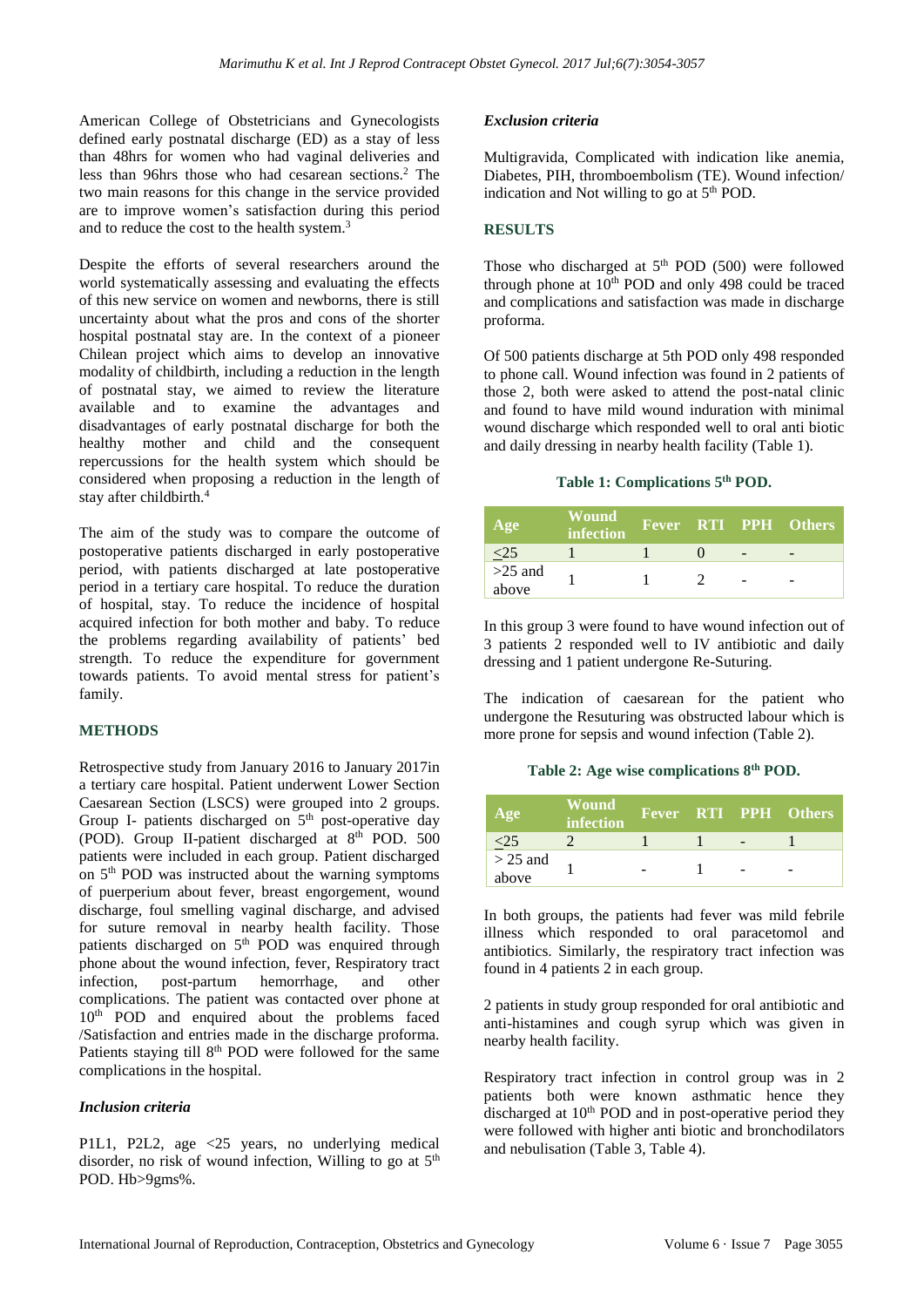## **Table 3: Gravida 5 th POD.**

| Gravida | <b>Wound</b><br>infection |  | <b>Fever RTI PPH Others</b> |
|---------|---------------------------|--|-----------------------------|
| Primi   | -                         |  |                             |
| Multi   |                           |  |                             |

#### **Table 4: Gravida 8 th POD.**

| Gravida | <b>Wound</b><br>infection |  | Fever RTI PPH Others |
|---------|---------------------------|--|----------------------|
| Primi   |                           |  |                      |
| Multi   |                           |  |                      |

## **Table 5: Literacy 5 th POD.**

| Literacy                      | <b>Wound</b><br>infection |  | Fever RTI PPH Others |
|-------------------------------|---------------------------|--|----------------------|
| <b>Below</b><br>Higher<br>Sec | 2                         |  |                      |
| Above<br>Higher<br>Sec        |                           |  |                      |

#### **Table 6: Literacy 8 th POD.**

| <b>Literacy</b>               | <b>Wound</b><br>infection |  |   | Fever RTI PPH Others |
|-------------------------------|---------------------------|--|---|----------------------|
| <b>Below</b><br>Higher<br>Sec | $\overline{2}$            |  | - |                      |
| Above<br>Higher<br>Sec        |                           |  |   |                      |

Of 500 patients followed in study group only 498 responded to phone and they were found to be 100% satisfied regarding early discharge which reduces their mental stress and reduces the economic burden of their family.

Though the 500 patients in control group were kept in hospital for watching complications and to treat accordingly there was no life-threatening complications observed (Figure 1, Table 7, 8).

Complications identified in the study group were also not life threatening and they responded to treatment in nearby health facility itself.

#### **Table 7: Complications identified.**

| <b>Name</b>       | <b>Complications</b><br>identified | <b>Patient</b><br>satisfaction |
|-------------------|------------------------------------|--------------------------------|
| $5th$ POD (n=498) | $6(1.2\%)$                         | $100\%$                        |
| $8th$ POD (n=500) | $7(1.4\%)$                         | 98%                            |

# **Table 8: Complications identified of 5 th POD and 8 th POD.**

| complications   | 5 <sup>th</sup> POD discharge | 8 <sup>th</sup> POD<br>discharge |
|-----------------|-------------------------------|----------------------------------|
| Wound infection | 2                             |                                  |
| Fever           |                               |                                  |
| <b>RTI</b>      |                               |                                  |
| <b>PPH</b>      |                               |                                  |
| <b>Others</b>   |                               |                                  |

#### **DISCUSSION**

On conducting this study, there was no significant advantage in discharging the patient in the 8<sup>th</sup> POD. Patient and their family members were satisfied if the patient is discharged in 5<sup>th</sup> POD if there is no complication. Comparing the complications occurring in both groups there is no life-threatening complication occurs in the patient discharged in 5<sup>th</sup> POD. Discharging the patients in early post-operative period reduces the economic burden and the hospital man power requirement.

In 1993, Strong et al indicated that women with uncomplicated pregnancies and no postoperative febrile morbidity could be discharged on postoperative day 2.<sup>4</sup> The few reports on early discharge after cesarean birth have involved women without pregnancy complications or morbidity. <sup>5</sup> The success of this approach of early discharge of post caesarean patients supported by decreased incidence of Re-Hospitalization and no lifethreatening complications. And if any problem arose, the availability of health facility in nearby residence with doctors and trained staff nurses ensure the safety and well-being of the mother and baby.

Hence discharging the patients without any complications like medical disorders, obesity etc. in early post-operative period is advantageous in means of reducing the cost of health care system and expenditure of the family. In developing countries like India 70% of the patients undergo delivery in government hospitals. Most of them were belong to low socio-economic status and they have to go to daily work for their daily needs. If a patient is admitted for a prolonged period in a hospital the helping members who come to hospital, have to stay along with the patients and they will lose their daily income which will create debt to the family which in turn causes economic burden and psychological stress. This will reflect on the post-natal nutrition to the mother and baby.5-9

## **CONCLUSION**

In conclusion, discharge from hospital on the 5th postoperative day after uncomplicated caesarean section without home visits in this setting appears to be